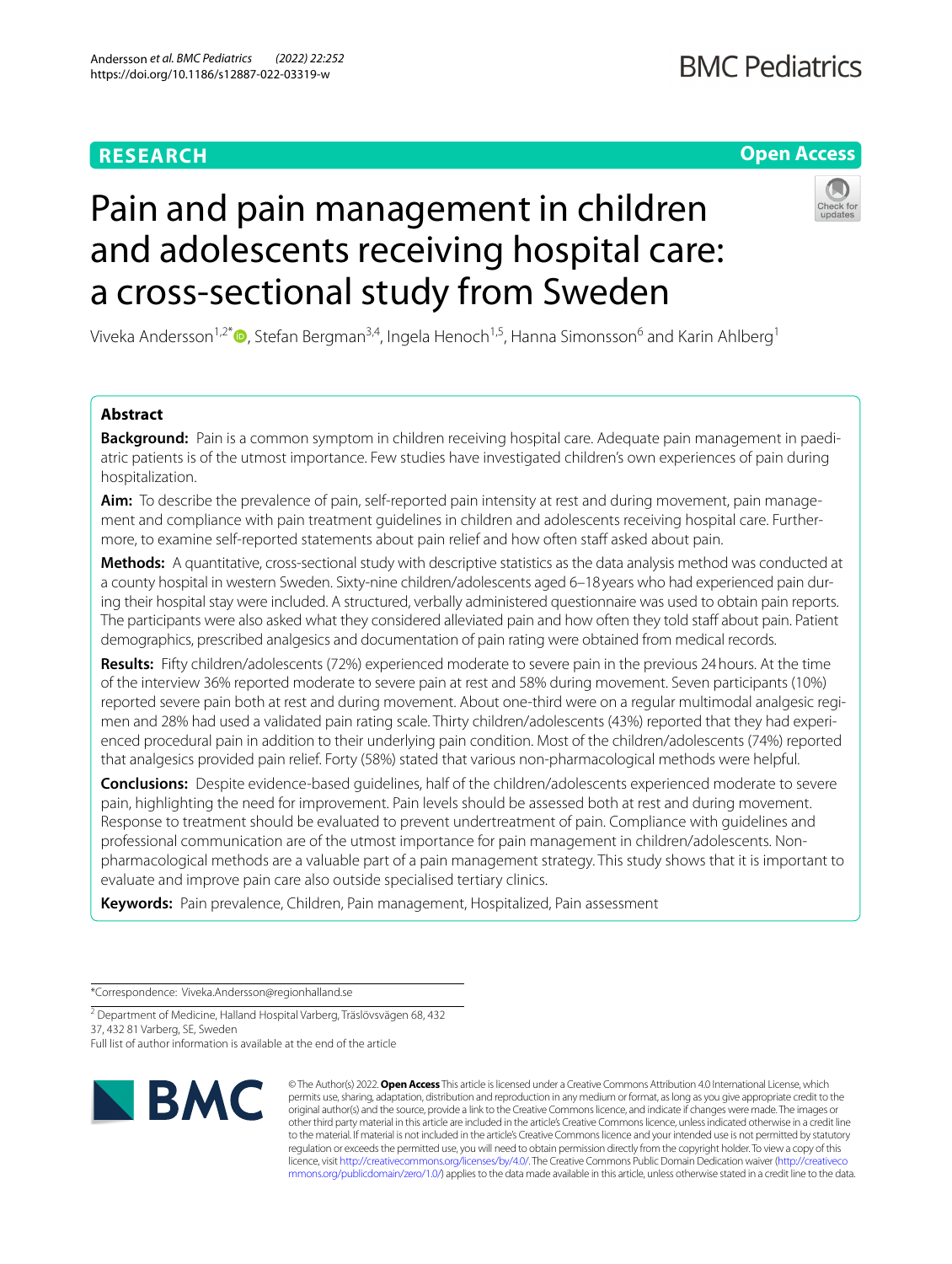## **Background**

Pain is a common symptom in children receiving hospital care [[1\]](#page-7-0). Optimal pain treatment in children and adolescents is of the utmost importance, as inadequately managed acute pain can lead to chronic pain [\[2](#page-7-1), [3\]](#page-7-2) or posttraumatic stress symptoms [\[4](#page-7-3)]. Chronic pain has a negative impact on quality of life, which may have social and emotional consequences for children and their family members [\[5\]](#page-7-4). Pain is a multidimensional phenomenon with sensory, physiological, cognitive, afective and behavioural components [[6\]](#page-7-5). Knowledge about pain in children has increased in recent decades. In the 1970s and 1980s, research began to explore subjective experiences of paediatric pain and children's abilities to report their pain experiences [\[6](#page-7-5)]. Despite increased knowledge and guidelines [\[7](#page-7-6), [8](#page-7-7)], investigations from the past 10 years show that moderate to severe pain is still common in hospitalized children and that analgesic regimens are not optimal [[9](#page-7-8)[–15](#page-7-9)]. Children and adolescents have the right to appropriate pain management treatment [[7](#page-7-6)].

Non-pharmacological methods, such as psychological support and information, distraction, relaxation, massage and heat/cold therapy, are treatments used in children with acute and postoperative pain as well as with persistent disease-related and chronic pain [\[1,](#page-7-0) [7](#page-7-6), [8,](#page-7-7) [16](#page-7-10), [17\]](#page-7-11). A multimodal analgesic regimen consisting of two or more medications is recommended for children with persistent disease-related pain [\[17](#page-7-11)], as well as for those with acute and postoperative pain [\[1](#page-7-0), [8](#page-7-7), [16\]](#page-7-10). A variety of analgesic medications and techniques that target diferent mechanisms in the peripheral and/or central nervous system can provide more efective pain relief compared with single-modality interventions [\[8](#page-7-7)].

Pharmacological treatment is part of a comprehensive approach, but it is important to classify and evaluate pain before deciding on pharmacological or non-pharmacological therapy to adapt the treatment to the individual [[7,](#page-7-6) [8,](#page-7-7) [17\]](#page-7-11). In the management of chronic pain, non-pharmacological interventions have a prominent role, but also pharmacological interventions are recommended if there is a need for that, or combinations thereof [[7](#page-7-6)].

Procedural pain and anxiety can be minimized by informing the children about what is going to happen, as it is important for them to have a sense of control [[1](#page-7-0), [8](#page-7-7)]. Active and passive distraction in the form of pictures, music, computer games, controlled deep breathing and guided imagery are techniques used to direct children's attention away from the procedure [[1,](#page-7-0) [18](#page-7-12)]. Pharmacological treatment for procedural pain includes local anaesthesia, paracetamol, non-steroidal antiinfammatory drugs (NSAIDs), opioids, nitrous oxide and sedation [[1,](#page-7-0) [8](#page-7-7), [19](#page-7-13)].

Pain intensity rating is an essential part of pain management for identifying the presence of pain, as well as for indicating and evaluating pain treatment [[7,](#page-7-6) [8,](#page-7-7) [16](#page-7-10)]. Self-reporting by patients should be the primary basis for pain assessment [[8,](#page-7-7) [16](#page-7-10)]. Children aged over 5 years are capable of self-rating their pain intensity [\[20](#page-7-14)]. Pain levels should be assessed both at rest and during movement, as the latter can have major efects on a patient's ability to participate in rehabilitation and return to normal function [[8](#page-7-7), [21\]](#page-7-15). To facilitate pain management and communication between healthcare professionals in hospitals, pain and response to treatment should be routinely monitored and clearly documented in the medical records [\[22](#page-7-16)].

More knowledge of children's own pain experience is needed  $[23]$  $[23]$ . There is also a gap in the literature regarding children's self-reported pain both at rest and during movement, and few studies have investigated selfreported pain in hospitalized children. Most of the studies concerning the prevalence of pain amongst children and adolescents are from Canada and the USA with few conducted in Europe.

The aim of this study was to describe the prevalence of pain, self-reported pain intensity at rest and during movement, pain management and compliance with pain treatment guidelines in children and adolescents receiving hospital care. Furthermore, we also wanted to examine the self-reported statements of children and adolescents about what provides pain relief, their pain reports to staf members and how often staf members asked them about pain.

## **Methods**

## **Design and setting**

This cross-sectional quantitative study was conducted at a county hospital in western Sweden providing both planned and emergency care. The hospital is responsible for all in-patient care for children living in this area, with a population of 340,000 people. The study was performed for 15days spread over a 3-month period. Participants were recruited after being identifed as having reported any pain during their hospital stay by the nurse responsible for their care. The hospital had pain treatment guidelines for healthcare professionals.

## **Participants**

The study is based on a convenience sample of children (in this study "children" refers to both children and adolescents) aged 6–18years who had experienced pain at any time during their hospital stay. They who had been in-patients for at least 24hours or attended a surgical day care unit were invited to participate. The age of 6–18years was chosen because that they can accurately self-report their pain, and also that the numerical pain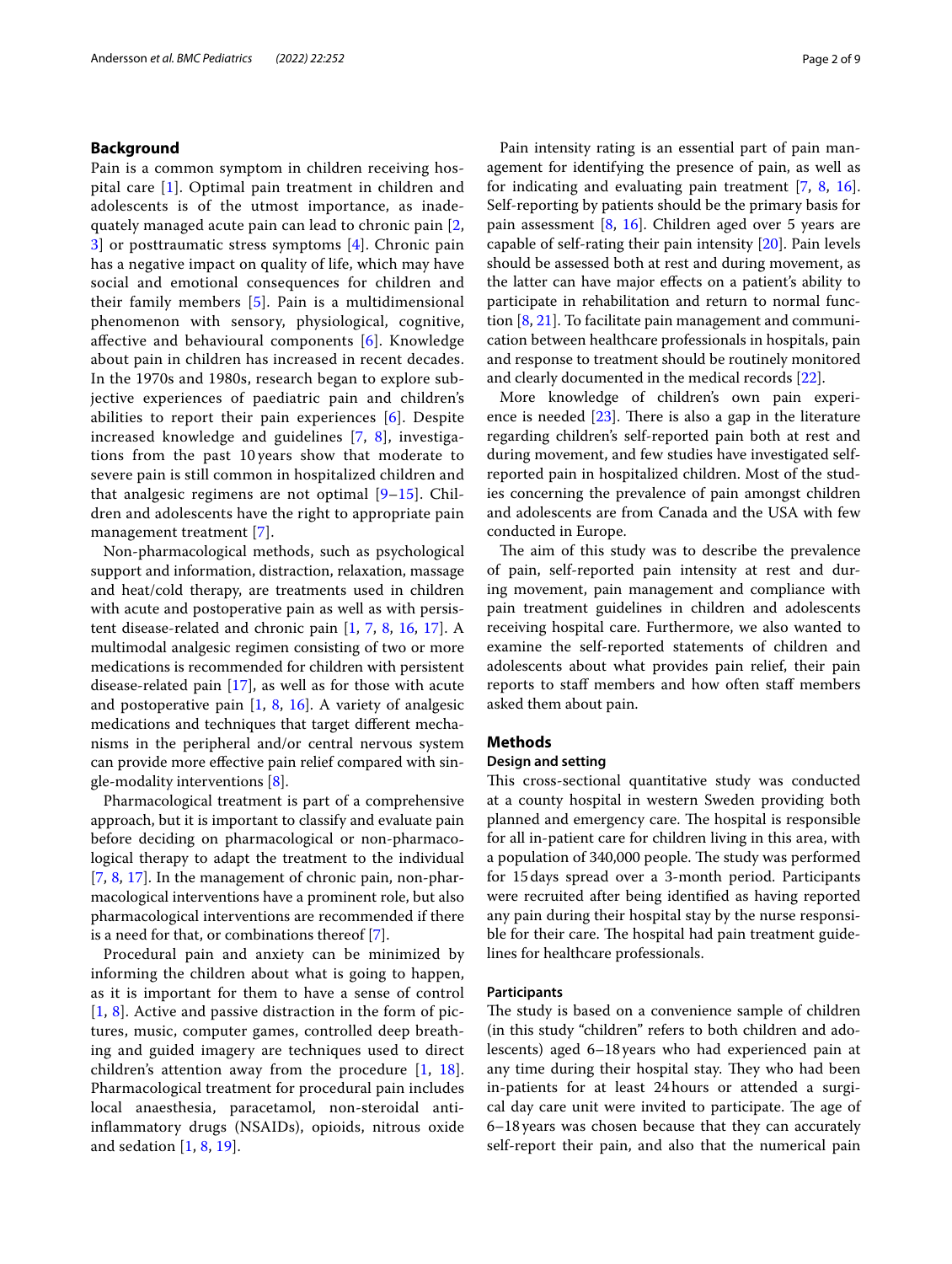scale is valid for these ages. Exclusion criteria were inability to speak and understand Swedish, cognitive disability, isolation because of infection and critical illness. The evaluation of these factors was done by the paediatric nurse responsible for the patients and was based on medical diagnoses.

Out of 74 eligible children, 69 participated, 53 of whom were in-patients and 16 had undergone an intervention in the surgical day care unit. Two declined participation and three were excluded because of illness on the day of the interview.

## **Ethical considerations**

The patients were informed about the study orally and in writing. For children aged  $\leq$ 14 years, their parents' oral and written informed consent was required, while they themselves provided oral consent. The oral and written information for the younger children was more simply formulated than that for those aged 15–18. Participants aged 15–18 provided oral and written consent themselves. The study was approved by the Regional Ethics Board in Lund (No. 2013/376), Sweden.

## **Data collection**

Demographic and clinical data, such as age, sex, main diagnosis, other diagnoses that could cause pain, documentation of pain and prescribed analgesic treatment, were obtained from medical records. A structured, verbally administered questionnaire was used to obtain participants' pain reports. The questions, which were based on those used by Taylor et al. [[24\]](#page-7-18), were: How do you rate the highest pain intensity you experienced during the past 24hours? How do you rate your pain at rest? How do you rate your pain during movement, such as when you are walking around or changing position in bed? The rating was then done on a pain rating scale (see details below). We also asked if they had used a pain rating scale during their hospital stay and if they had experienced procedures as painful. We gave examples such as examination, treatment, and needle procedures. They were also allowed to provide narrative information if they wished.

The children were asked about what they considered alleviated pain. If they had difficulty indicating this, the following alternatives were suggested to them; analgesics, conversation with their parents or staf members, heat/ cold therapy, physical activity, music, computer games or "other". They were also questioned about whether staf members asked them about pain and whether they informed a member of staff when in pain. To collect this information, we gave them the response alternatives; "often", "sometimes" and "no".

For the self-rating of pain intensity, we used the 4-point Pain Word Rating Scale (PWRS) comprising "no pain",

"mild pain", "moderate pain" and "severe pain". These words can be used and understood by children from 5 to 6 years of age  $[20]$ . The PWRS is validated for individual assessment [[25\]](#page-7-19) and has been used elsewhere [\[12](#page-7-20), [24,](#page-7-18) [26](#page-7-21)]. We also employed a Numerical Rating Scale (NRS), ranging from  $0$ ="no pain",  $1-3$ ="mild pain",  $4-6$ ="moderate pain", and  $7-10$  = "severe pain", which is widely accepted for use in  $\geq$ 8-year-olds [[8,](#page-7-7) [27\]](#page-7-22) and has strong validity and reliability from the age of  $6$  [[28\]](#page-8-0). The PWRS and NRS were presented on the same side of the instrument and the scale that best suited the child was used. Some 6-year-olds preferred the Coloured Analogue Scale (CAS), a 10-cm line depicted as a colour transition. The CAS has excellent reliability and validity for children aged  $\geq$ 5 years [[20](#page-7-14)]. The CAS was on the back of the instrument on which the other two scales were presented. The option for the children to choose scale was considered important to get the best circumstances for each child to give a valid report.

Data were collected through a structured interview conducted by two of the researchers. One of the researchers spoke to the children, while the other recorded the answers. Each child's condition and cognitive capacity determined the speed of both the replies and the rating procedure. The parents were always present in the room beside the child for those aged  $\leq$ 14 and on most collection occasions also with those aged 15–18, who were asked if they wished to have a parent present. The interview started with a broad open question to the child asking whether she/he was in pain and, if so, about the location and duration of the pain. The child was then instructed how to use the pain rating scale and allowed to choose between the PWRS, NRS or CAS to indicate pain intensity. Two children chose the CAS. The structured, verbally administered questionnaire was used to obtain all the issues about the children's pain reports.

## **Data analysis**

The participants were divided into two groups based on their pain condition: acute pain (from surgery or an acute, painful disorder) and chronic pain (lasting >3months). A few children with chronic pain had undergone an intervention during their hospital stay, but as chronic pain was their "main pain", they were categorized as belonging to the chronic pain group. Patient-reported worst pain in the previous 24hours, pain at rest, and pain during movement were divided into four categories: "no pain" (NRS 0), "mild pain" (NRS 1–3), "moderate pain" (NRS 4–6), and "severe pain" (NRS 7–10). Data were then grouped into patients who experienced mild pain (NRS 1–3), and moderate to severe pain (NRS 4–10) at rest and during movement. Data from the medical records concerning analgesic prescriptions, documented pain and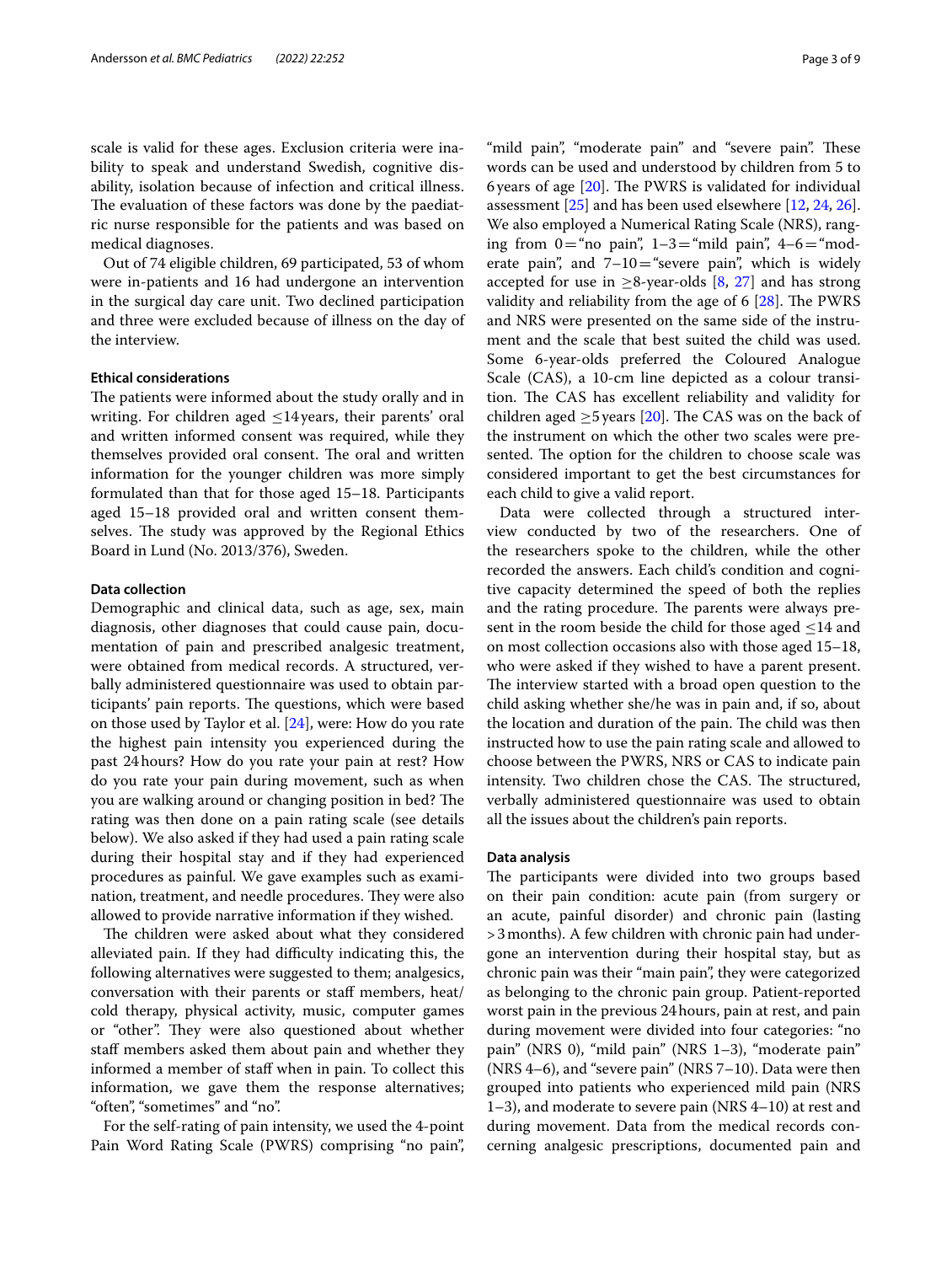pain rating values were analysed. Analgesic prescriptions were divided into "as needed" and "fxed schedule".

Information on what the children found pain-relieving was categorized into six groups; analgesics, conversation, active physical therapy, passive physical therapy, cognitive distraction and "nothing helps". Their statements about how often staff asked them if they were in pain and whether they informed staff about pain as well as the proportion who had been given the opportunity to use a pain rating scale earlier during the hospital stay was likewise analysed. Data from the children's reports about procedural pain were analysed.

The results are presented with descriptive statistics, including means with standard deviations (SD), and proportions. The Wilcoxon-signed rank test was used for comparisons. Data management and statistical analyses were performed with IBM SPSS Statistics 21 (IBM Corp., Armonk, NY, USA).

## **Results**

## **Demographic data, care categories, pain categories and reason for care**

The mean age of the 69 participants was 12.8 years (SD 3.8) and the sample included more girls than boys. Further information about the participants is presented in Table [1](#page-3-0).

## **Pain prevalence**

Three children (4%) reported that they had been completely pain-free during the previous 24hours, while 14 (20%) had experienced mild pain, 17 (25%) moderate pain and 33 (48%) severe pain. Two children did not answer. At the time of the interview, 25 (36%) children reported moderate to severe pain at rest, while the corresponding fgure during movement was 40 (58%) (Fig. [1\)](#page-4-0).

Children with acute pain rated their pain signifcantly (*p*<0.001) higher during movement than at rest (Table [2](#page-4-1)). Those with chronic pain reported greater variation of pain scores when moving and the diference compared to at rest was not significant ( $p=0.083$ ).

## **Characteristics of children with severe pain at rest and/ or during movement**

Twenty of the children (29%) with a range of conditions, experienced severe pain at rest and/or during movement. Of these, seven had undergone surgery, while the others had conditions such as: chest pain, abdominal pain, arthritis, mononucleosis, musceloskeletal pain, head injury, trauma, or fractures. Seven of the children (10%) experienced severe pain both at rest and during movement; three due to abdominal pain, one with mononucleosis, one with head injury and two because of orthopaedic surgery. All twenty children rated their pain

<span id="page-3-0"></span>

| <b>Table 1</b> Demographic data, care categories, pain categories and |  |  |
|-----------------------------------------------------------------------|--|--|
| reason for care ( $n = 69$ )                                          |  |  |

|                                | N  | %  |
|--------------------------------|----|----|
| Age                            |    |    |
| 6-13 years                     | 32 | 46 |
| 14-18 years                    | 37 | 54 |
| Sex                            |    |    |
| Boys                           | 29 | 42 |
| Girls                          | 40 | 58 |
| Care category                  |    |    |
| In-patient care                | 53 | 77 |
| Day-surgery                    | 16 | 23 |
| Pain category                  |    |    |
| Acute pain                     | 53 | 77 |
| Chronic pain                   | 16 | 23 |
| Reason for care                |    |    |
| Trauma/fracture                | 11 | 16 |
| Arthritis/musculoskeletal pain | 4  | 6  |
| Abdominal pain                 | 8  | 12 |
| Surgery/minor intervention     | 30 | 43 |
| Medical care                   | 16 | 23 |

score higher during movement than at rest, and all had analgesic prescriptions as needed, or as scheduled, or both (12 children). Twelve children mentioned that various non-pharmacological methods were used in addition to analgesics. Six of those with severe pain had used a pain rating scale during their hospital stay.

## **Procedural pain**

Thirty children (43%) reported that they had experienced procedural pain in addition to their main pain classifcation. Needle procedures such as blood draw (10 children) and insertion of a peripheral intravenous catheter (14 children) were the most frequently reported sources of procedural pain. Other sources were lumbar puncture, abdominal palpation, and examination. Fifteen children stated that topical anaesthesia of the skin prior to needle procedures provided relief. A small number reported painful repeated attempts at needle procedures, including one lumbar puncture.

## **Children's own statements about pain relief**

Fifty-one children (74%) reported that analgesics provided pain relief. Forty (58%) stated that diferent non-pharmacological methods were helpful, such as supportive conversations with parents and healthcare professionals (26%), active physical activity (dancing, physiotherapy, movement, and massage) (9%), and passive physical activity (heat/cold, pressure on the painful area, immobilization, and rest) (20%). Regarding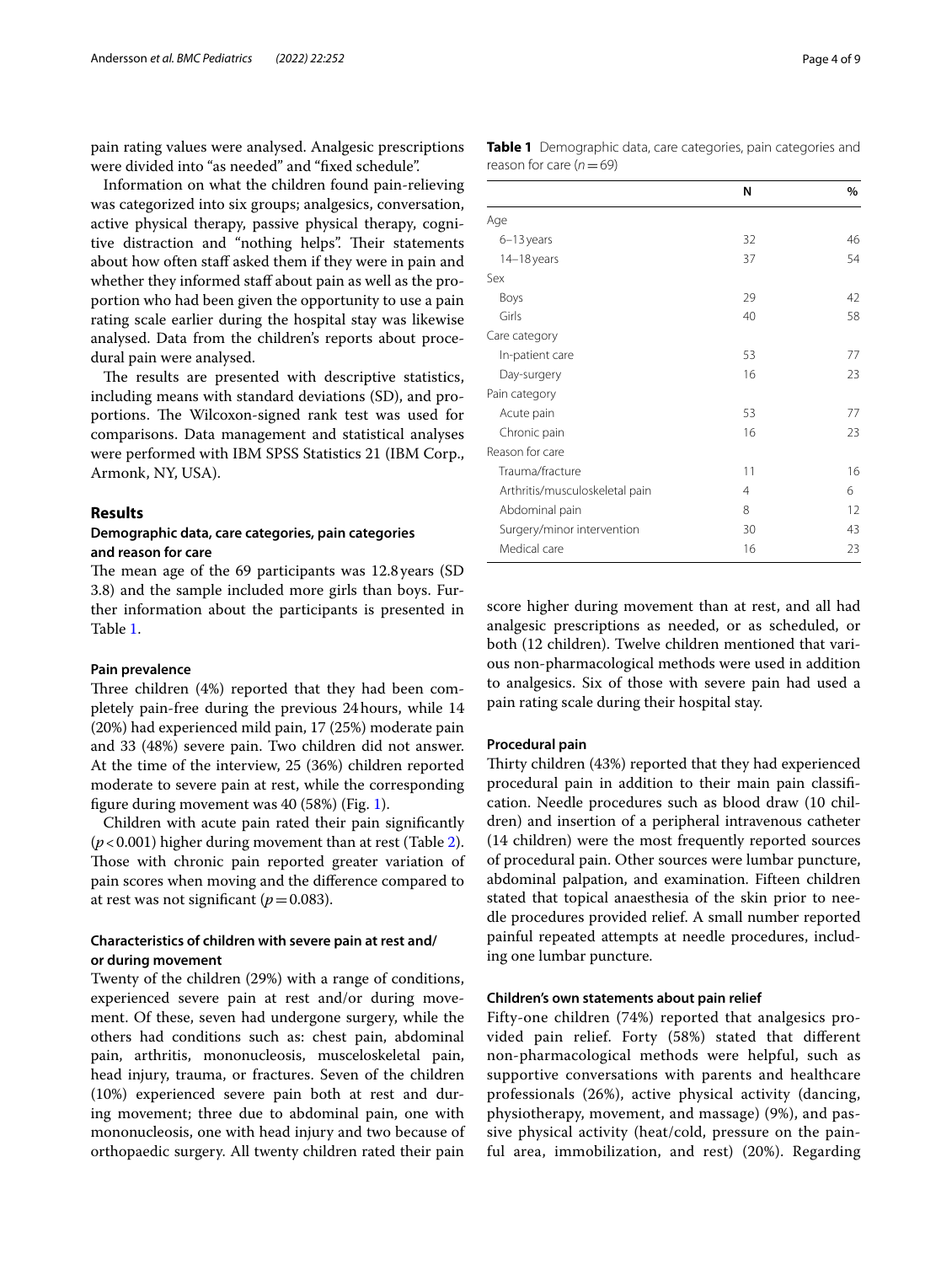

<span id="page-4-1"></span><span id="page-4-0"></span>

|           |  |  |  | <b>Table 2</b> Pain ratings in relation to pain category at time of the |  |  |
|-----------|--|--|--|-------------------------------------------------------------------------|--|--|
| interview |  |  |  |                                                                         |  |  |

|                      | Pain category                   |                                   |                               |  |  |  |  |
|----------------------|---------------------------------|-----------------------------------|-------------------------------|--|--|--|--|
| Pain rating          | Acute pain<br>$n = 53$<br>n (%) | Chronic pain<br>$n = 16$<br>n (%) | All pain<br>$n = 69$<br>n (%) |  |  |  |  |
| Pain at rest         |                                 |                                   |                               |  |  |  |  |
| No pain              | 16 (30)                         | 4(25)                             | 20 (29)                       |  |  |  |  |
| Mild pain            | 18 (34)                         | 6(38)                             | 24 (35)                       |  |  |  |  |
| Moderate pain        | 15(28)                          | 3(19)                             | 18(26)                        |  |  |  |  |
| Severe pain          | 4(8)                            | 3(19)                             | 7(10)                         |  |  |  |  |
| Pain during movement |                                 |                                   |                               |  |  |  |  |
| No pain              | 8 (15)                          | 5(31)                             | 13 (19)                       |  |  |  |  |
| Mild pain            | 14 (26)                         | 2(12)                             | 16 (23)                       |  |  |  |  |
| Moderate pain        | 18 (34)                         | 2(12)                             | 20 (29)                       |  |  |  |  |
| Severe pain          | 13 (25)                         | 7 (44)                            | 20 (29)                       |  |  |  |  |

cognitive distraction (33%), some answered that they tried to think of other things, while the coping strategies of others included taking part in play therapy on the ward, creating with their hands, using mobile phones, listening to music and watching television. Five children had difficulty achieving relief and stated that nothing alleviated their pain.

## **Children's pain reports to staff and frequency of staff asking them about pain**

Of the 69 participants, 49 (71%) reported that they told staff when they were in pain, eight  $(12%)$  stated that they sometimes told staf, six (9%) that they did not tell staf, while fve (7%) said they preferred telling their parent about their pain. One did not answer.

Forty-three children (62%) indicated that staff frequently asked them if they were in pain, while six (9%) said that staff sometimes asked, and 19 (28%) that staff rarely asked. One child did not answer.

## **Documentation of pain and pain rating**

Documentation in the medical records of pain at some time during the past 72 hours was retrieved for 43 children (62%). Nurses had documented pain rating values in the medical records of 27 children (39%). Nineteen children (28%) stated that they had already used a pain rating scale during their present hospital stay.

## **Analgesic prescription**

The children were prescribed analgesics at fixed inter-vals and/or as needed (Table [3](#page-5-0)). Multimodal analgesics, including two or more medications on a regular basis, were prescribed for all 10 children who received opioids at fxed intervals, combined with paracetamol and/or NSAIDs. Another nine children were prescribed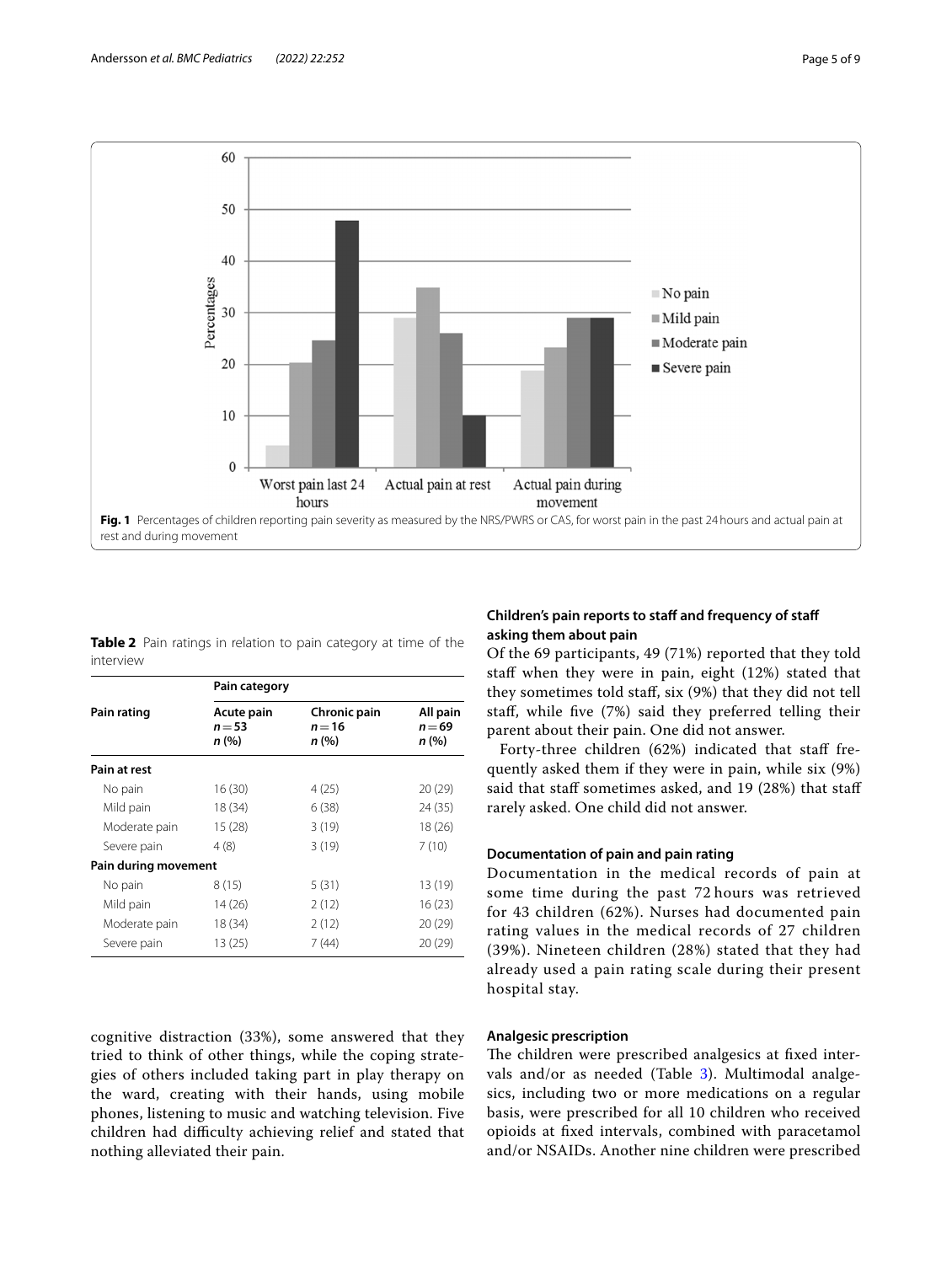<span id="page-5-0"></span>**Table 3** Prescription of analgesics on fixed schedule or as needed and type of pain

|                | Acute pain | Chronic pain | <b>Acute and</b><br>chronic<br>pain |  |  |
|----------------|------------|--------------|-------------------------------------|--|--|
|                | $n = 53$   | $n = 16$     | $n = 69$                            |  |  |
|                | n (%)      | n (%)        | n (%)                               |  |  |
| Paracetamol    |            |              |                                     |  |  |
| Fixed schedule | 29 (55)    | 6(38)        | 35(51)                              |  |  |
| As needed      | 18 (34)    | 2(12)        | 20(29)                              |  |  |
| <b>NSAIDs</b>  |            |              |                                     |  |  |
| Fixed schedule | 15(28)     | 3(19)        | 18 (26)                             |  |  |
| As needed      | 11(21)     | 1(6)         | 12(17)                              |  |  |
| Opioids        |            |              |                                     |  |  |
| Fixed schedule | 5 (9)      | 5(31)        | 10 (14)                             |  |  |
| As needed      | 19 (36)    | 6(38)        | 25 (36)                             |  |  |

paracetamol and NSAIDs on a regular basis. Therefore, 19 (28%) children were on regular multimodal medication.

## **Discussion**

In this descriptive study of hospitalized children, a high proportion who had already stated that they had pain, reported moderate to severe pain at rest or during movement. This may indicate that many children were undertreated. The study reveals a gap between pain management in hospitalized children and evidence-based knowledge [\[7](#page-7-6), [8](#page-7-7)], highlighting a need for improvement. Adequate pain management is of the utmost importance, as acute pain can lead to consequences such as chronic pain  $[2, 3]$  $[2, 3]$  $[2, 3]$  $[2, 3]$  $[2, 3]$  and post-traumatic stress symptoms (PTSS) [[4\]](#page-7-3).

Other studies have reported similar fndings with moderate to severe pain intensity during the previous 24hours in 24–50% of hospitalized children [[9–](#page-7-8)[11](#page-7-23), [13–](#page-7-24)[15](#page-7-9). These studies were performed in different age groups, from infants to adolescents. Our study included children aged 6–18years as we wanted to collect information from the patients themselves. It has previously been demonstrated that children's pain is underestimated by parents and healthcare professionals [[26](#page-7-21), [29](#page-8-1), [30](#page-8-2)]. In our study, pain during movement was higher (58%), than pain at rest (36%). It is of great importance to also assess pain during movement, as relatively well controlled pain at rest can become severe during movement, or when doing specifc activities [\[8](#page-7-7)]. Other studies examining pain in hospitalized children have not presented specifc data on pain intensity during movement, which data are of importance for better understanding children's experiences of pain.

Children in our study reported needle procedures as painful, but also stated that local anaesthesia provided relief. Procedural pain is a signifcant problem for hospitalized children as documented in previous studies [[10](#page-7-25), [15,](#page-7-9) [26,](#page-7-21) [31](#page-8-3)]. A few children in our study reported that repeated painful attempts had been made at needle procedures. One of them had undergone a lumbar puncture and her/his wish to discontinue the intervention had not been respected. Such episodes can frighten a child and weaken her/his trust in healthcare professionals and treatment  $[1]$  $[1]$  or cause PTSS  $[4, 32]$  $[4, 32]$  $[4, 32]$  $[4, 32]$ . It is of the utmost importance for healthcare professionals to adopt an ethical approach to younger patients and respect their integrity. A study by Bray et al. [\[33](#page-8-5)] suggests that a balanced approach is facilitated by a clinical pause, which can give healthcare professionals the time to consider children's expressed wishes and fnd alternatives. In accordance with the UN Convention on the Rights of the Child, a key principle is that all children have the right to express their opinion, be heard and respected [[34\]](#page-8-6).

In the present study, the majority of participants reported that analgesics alleviated their pain. This is in line with other studies reporting that analgesics provided relief in  $>50\%$  of children [[9,](#page-7-8) [24,](#page-7-18) [26,](#page-7-21) [29\]](#page-8-1). The children in our study also stated that diferent non-pharmacological methods relieved the pain, as shown in other studies where children and parents appreciated initiatives other than medication for providing relief [\[9](#page-7-8), [10](#page-7-25), [15,](#page-7-9) [26](#page-7-21), [31,](#page-8-3) [35](#page-8-7)]. It is important for staff to be aware of the value of these methods. Five children in our study stated that nothing had helped, indicating the need to focus on individual pain management. A major aim of pain treatment is to eliminate pain-associated sufering, which occurs when the pain is overwhelming and leads to the patient experiencing a loss of control [[22\]](#page-7-16). Paediatric patients have expressed that they want to get interventions (pharmacological or non-pharmacological) to alleviate pain [\[15\]](#page-7-9).

The fact that 20 children in our study reported severe pain (NRS 7–10) at rest or during movement and that seven of them had a high pain-score both at rest and during movement, despite all of them having had a prescription for analgesics, indicates that the treatment response was not followed up. The presence of severe pain should have been met by further pharmacological and/or nonpharmacological interventions from healthcare professionals [\[7](#page-7-6), [8](#page-7-7)].

The finding that six children from our population did not tell staf about their pain and that fve told their parents instead, highlights the importance of healthcare staff regularly asking children about pain. Paediatric patients who are stoic or depressed may not report or show expected pain behaviour, which can be misinterpreted if healthcare professionals do not specifcally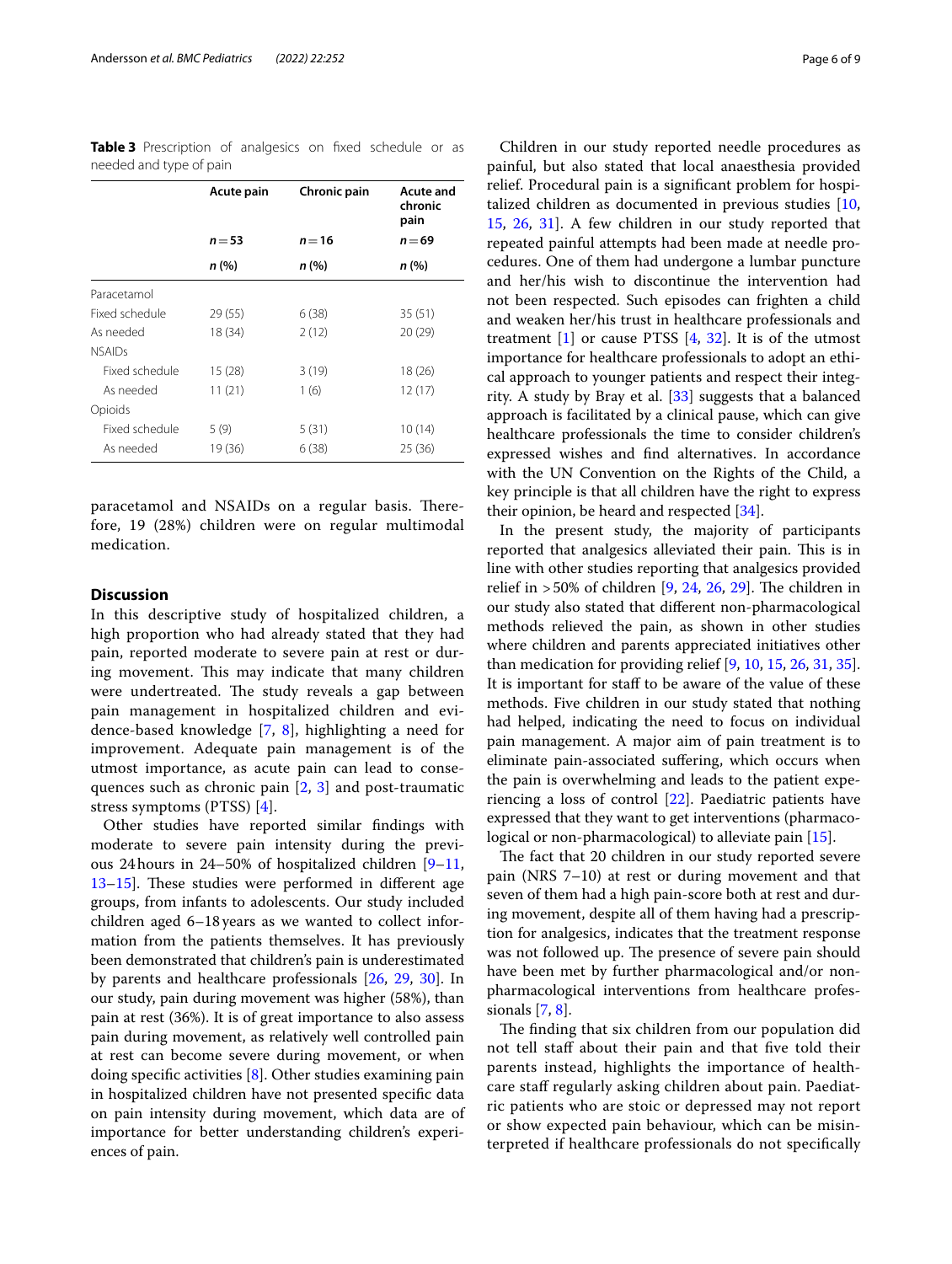ask about pain [[22\]](#page-7-16). One review article reports that teenagers sometimes try to act like adults and therefore do not want to complain  $[36]$  $[36]$ . This could also explain why some of our participants did not tell staff about their pain.

More than half of the children reported that staff often asked them if they were in pain. However, if pain assessment had been used more regularly in combination with questions about pain, the chances of identifying those with severe pain would have increased. Twenty-eight percent of children stated that staff rarely asked them about pain. This agrees with the findings of another study, where 24% said that nurses did not talk to them about pain relief as often as they would have liked [[37\]](#page-8-9).

Our study shows that only 28% of the children had used a pain rating scale during their hospital stay. Furthermore, documentation of pain and pain rating values in the medical records was insufficient. Other studies have likewise revealed a lack of documentation about pain and pain assessment [\[10,](#page-7-25) [15](#page-7-9), [24](#page-7-18), [29,](#page-8-1) [38\]](#page-8-10). It is reasonable to believe that fewer children in our study would have suffered moderate to severe pain if pain assessment had been carried out more systematically. In order to adequately treat pain, ongoing assessment of its presence, severity and treatment response is essential [[22\]](#page-7-16).

About one-third of patients in our study were on a regular multimodal analgesic regimen. The findings indicate that a greater proportion should have received two or more drugs regularly, as a substantial number of children had moderate to severe pain at rest or during movement. A regular multimodal analgesic regimen in accordance with guidelines [\[7](#page-7-6), [8\]](#page-7-7) would probably have contributed to lower "worst pain" levels in these patients.

Fixed schedule paracetamol was prescribed in half of the children in our study. This proportion is larger than the 19–45% reported elsewhere [\[10](#page-7-25), [11](#page-7-23), [13](#page-7-24), [15](#page-7-9)]. Twentysix percent of our participants received fxed schedule NSAIDs. Administration of NSAIDs is associated with a risk of side efects, such as gastrointestinal bleeding, anaphylactic reaction and decreased renal function, but these are rarely seen in children [\[39\]](#page-8-11). It is likely that physicians are reluctant to prescribe NSAIDs to children, although their analgesic efect is almost comparable to that of strong opioids [\[40](#page-8-12)].

Of our participants, 36% received opioids "as needed" and 14% as a fixed-schedule medication. The level of prescription of opioids in other studies is both lower [\[9](#page-7-8), [10](#page-7-25), [15\]](#page-7-9) and higher [[13\]](#page-7-24) than our fndings. More children in our study would have benefted from a fxed schedule of opioids, because "as needed" drugs are frequently administered sporadically [\[13](#page-7-24)]. As our fndings indicate, children do not always tell when they are in pain, and some have difficulty communicating. Other studies have also revealed that analgesic prescriptions for hospitalized children are inadequate [\[15](#page-7-9), [31\]](#page-8-3).

A study from Canada reported on an improvement programme that led both to a lower proportion of children experiencing severe pain and to increased docu-mentation of pain [\[41\]](#page-8-13). Another study demonstrated higher standards and improved pain management after enlisting an acute pain team  $[42]$  $[42]$ . There were no such teams in the hospital in our study. Thus, the results might have been better if experts had been available to provide specialist pain advice. Children are vulnerable and have difficulty communicating their pain, which means that they require extra attention [\[21,](#page-7-15) [43](#page-8-15)].

A strength of this study is that the data are based on patient self-reports. Another strength is that the children were asked about their pain both at rest and during movement, thus providing more comprehensive data. The present study captured several aspects of children's own perspective on their pain experience during a hospital stay. The number of participants is a limitation, especially with regard to the possibility to do analyses on associations with background factors. However, on the days on which the data collection took place the majority of in-patients were aged under 6years and thereby too young for this study. There is also a limitation with the exclusion of patients with critical illness and infectious diseases, and the generalizability should be seen with this in mind.

## **Conclusions**

Despite the availability of evidence-based guidelines, pain is still undertreated in children. Furthermore, pain assessment and documentation are defcient, and drug prescription does not adequately comply with guidelines. Pain levels should be assessed both at rest and during movement to obtain a more comprehensive picture of the pain experienced. Response to treatment should be monitored routinely to prevent undertreatment of pain. Professional communication and an ethical stance are of vital importance for pain management in children and adolescents receiving hospital care. Diferent nonpharmacological methods are valuable for children with pain in addition to pharmacological interventions. This study shows that it is important to evaluate and improve pain care also outside specialised tertiary clinics. Future research could focus on fnding factors that reduce the gap between guidelines and the clinical practice in pain treatment.

#### **Acknowledgements**

Special thanks to the children who participated in the study and to Kerstin Wickström Ene, PhD, for support and valuable advice. We also wish to acknowledge the nursing staff and physicians of the clinics involved. The study was fnancially supported by a research grant from Region Halland, Sweden.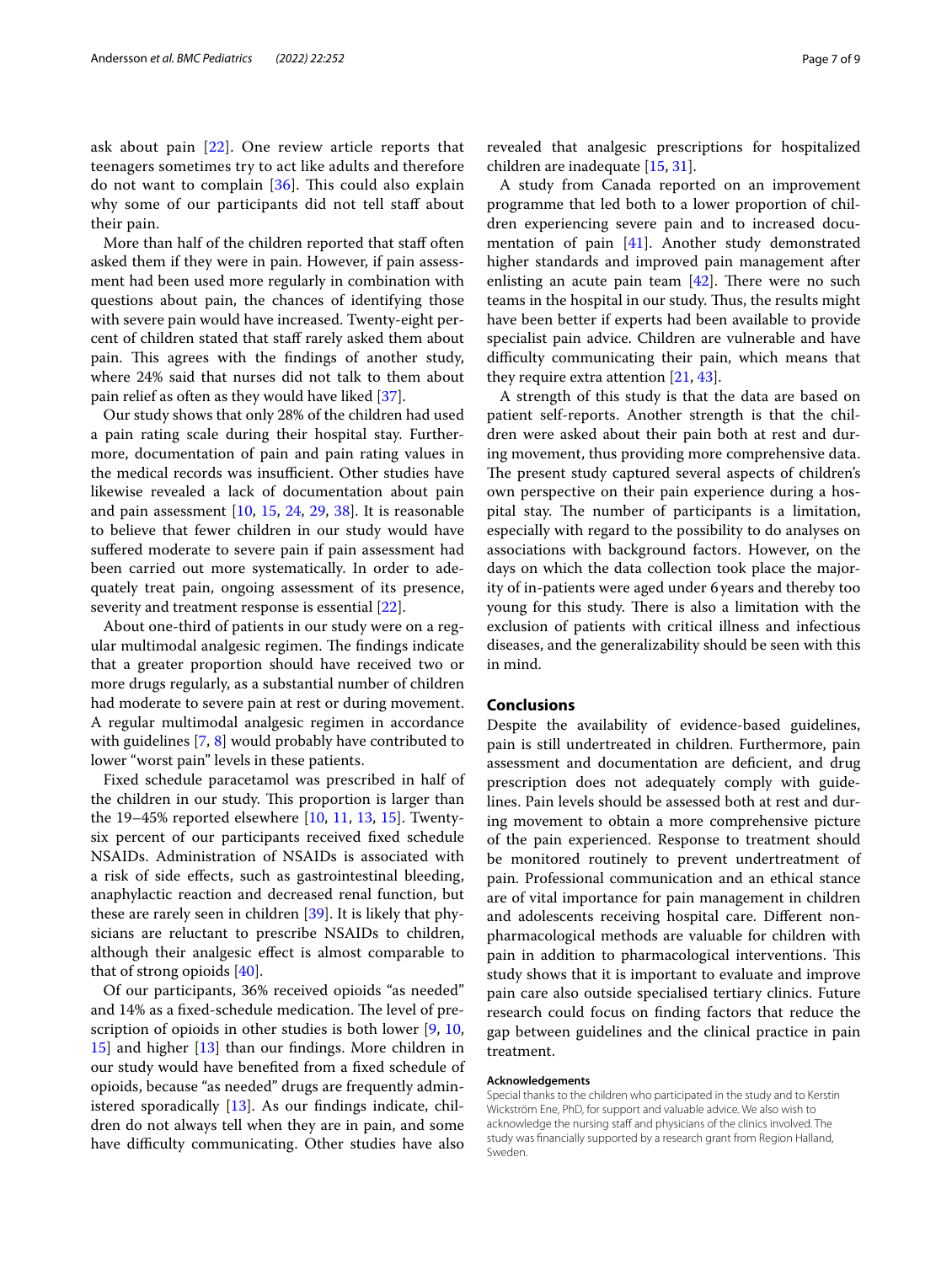## **Authors' contributions**

VA, main author of the manuscript, designed and contributed to all parts of the study. SB, contributed to the concept and design, reviewed and revised the manuscript, assisted with interpretation of the results and statistical analyses. IH, contributed to the concept, design, review, and revision of the manuscript. HS contributed to the concept, design, data collection, review, and revision of the manuscript. KA contributed to the concept, design, review, and revision of the manuscript. All authors approved the fnal version of the manuscript.

## **Funding**

Open access funding provided by University of Gothenburg. The study was fnancially supported by a research grant from Region Halland, Sweden. Publication fees for this manuscript were supported by the University of Gothenburg.

## **Availability of data and materials**

All data generated or analysed during this study are included in this published article.

## **Declarations**

## **Ethics approval and consent to participate**

Informed consent was obtained from all the children/adolescents, and/or their legal guardian(s). The study was approved by the Regional Ethics Board in Lund (No. 2013/376), Sweden. The paper does not include any identifying information or images. All methods were carried out in accordance with relevant guidelines and regulations.

## **Consent for publication**

Not applicable.

### **Competing interests**

The authors declare that they have no competeting interests.

#### **Author details**

<sup>1</sup> Sahlgrenska Academy, Institute of Health and Care Sciences, University of Gothenburg, Gothenburg, Sweden. <sup>2</sup> Department of Medicine, Halland Hospital Varberg, Träslövsvägen 68, 432 37, 432 81 Varberg, SE, Sweden. <sup>3</sup>Primary Health Care Unit, Department of Public Health and Community Medicine, Institute of Medicine, Sahlgrenska Academy, University of Gothenburg, Gothenburg, Sweden. <sup>4</sup>Spenshult Research and Development Centre, Halmstad, Sweden. <sup>5</sup> Angered Local Hospital, Gothenburg, Sweden. <sup>6</sup> Department of Surgery, Halland Hospital Halmstad, Halmstad, Sweden.

## Received: 9 January 2022 Accepted: 27 April 2022

#### **References**

- <span id="page-7-0"></span>Krauss BS, Calligaris L, Green SM, Barbi E. Current concepts in management of pain in children in the emergency department. Lancet. 2016;387(10013):83–92.
- <span id="page-7-1"></span>2. Rabbits JA, Fischer E, Rosenbloom BN, Palermo TM. Prevalence and predictors of chronic postsurgical pain in children: a systematic review and meta-analysis. J Pain. 2017;18(6):605–14.
- <span id="page-7-2"></span>3. Chapman CR, Vierck CJ. The transition of acute postoperative pain to chronic pain: an integrative overview of research on mechanisms. J Pain. 2017;18(4):359.e1–359.e38.
- <span id="page-7-3"></span>4. van Meijel EPM, Gigengack MR, Verlinden E, van der Steeg AFW, Goslings CJ, Bloemers FW, et al. The association between acute pain and posttraumatic stress symptoms in children and adolescents 3 months after accidental injury. J Clin Psychol Med Settings. 2019;26(1):88–96.
- <span id="page-7-4"></span>5. Walker SM. Pain in children: recent advances and ongoing challenges. Br J Anaest. 2008;101(1):101–10.
- <span id="page-7-5"></span>6. Pope N, Tallon M, McConigley R, Wilson S. The experiences of acute nonsurgical pain of children who present to a healthcare facility for treatment: a systematic review protocol. JBI Database Syst Rev Implement Rep. 2015;13(10):12–20.
- <span id="page-7-6"></span>7. World Health Organisation (WHO). Guidelines on the management of chronic pain in children. Guidelines on the management of chronic pain in children (who.int). 2020. [https://who.int/publications/i/item/](https://who.int/publications/i/item/9789240017870) [9789240017870.](https://who.int/publications/i/item/9789240017870)
- <span id="page-7-7"></span>8. Chou R, Gordon DB, de Leon-Casasola OA, Rosenberg JM, Bickler S, Brennan T, et al. Management of postoperative pain: a clinical practice guideline from the American pain society, the American Society of Regional Anesthesia and Pain Medicine, and the American Society of Anesthesiologists' committee on regional anesthesia, executive committee, and administrative council. J Pain. 2016;17(2):131–57.
- <span id="page-7-8"></span>9. Birnie KA, Chambers CT, Fernandez CV, Forgeron PA, Latimer MA, McGrath PJ, et al. Hospitalized children continue to report undertreated and preventable pain. Pain Res Manag. 2014;19(4):198–204.
- <span id="page-7-25"></span>10. Friedrichsdorf SJ, Postier A, Eull D, Weidner C, Foster L, Gilbert M, et al. Pain outcomes in a US Children's hospital: a prospective cross-sectional survey. Hosp Pediatrics. 2015;5(1):18–26.
- <span id="page-7-23"></span>11. Groenewald CB, Rabbitts JA, Schroeder DR, Harrison TE. Prevalence of moderate–severe pain in hospitalized children. Pediatr Anesth. 2012;22(7):661–8.
- <span id="page-7-20"></span>12. Harrison D, Joly C, Chretien C, Cochrane S, Ellis J, Lamontagne C, et al. Pain prevalence in a pediatric hospital: raising awareness during pain awareness week. Pain Res Manag. 2014;19(1):24–30.
- <span id="page-7-24"></span>13. Kozlowski LJ, Kost-Byerly S, Colantuoni E, Thompson CB, Vasquenza KJ, Rothman SK, et al. Pain prevalence, intensity, assessment and Management in a Hospitalized Pediatric Population. Pain Manage Nurs. 2014;15(1):22–35.
- 14. Marchetti G, Vittori A, Tortora V, Bishop M, Lofno G, Pardi V, et al. Prevalence of pain in departments of surgery and oncohematology of a paediatric hospital that has joined the project "towards pain free hospital". Clin Ter. 2016;167(5):156–60.
- <span id="page-7-9"></span>15. Walther-Larsen S, Pedersen MT, Friis SM, Aagaard GB, Romsing J, Jeppesen EM, et al. Pain prevalence in hospitalized children: a prospective cross-sectional survey in four Danish university hospitals. Acta Anaesth Scand. 2017;61(3):328–37.
- <span id="page-7-10"></span>16. Kahsay H. Assessment and treatment of pain in pediatric patients. Curr Pediatr Res. 2017;21(1):148–57.
- <span id="page-7-11"></span>17. Friedrichsdorf SJ, Liesbet G. Pediatric pain treatment and prevention for hospitalized children. PAIN rep. 2020;5(1):e804.
- <span id="page-7-12"></span>18. Koller D, Goldman RD. Distraction techniques for children undergoing procedures: a critical review of pediatric research. J Pediatr Nurs. 2012;27(6):652–81.
- <span id="page-7-13"></span>19. Lee GY, Yamada J, Kyololo O, Shorkey A, Stevens B. Pediatric clinical practice guidelines for acute procedural pain: a systematic review. Pediatrics. 2014;133(3):500–15.
- <span id="page-7-14"></span>20. O'Rourke D. The measurement of pain in infants, children, and adolescents: from policy to practice. Phys Ther. 2004;84(6):560–70.
- <span id="page-7-15"></span>21. European Society of Regional Anaesthesia and Pain Therapy. Postoperative Pain Management – Good Clinical Practice*.* 2005. Accessed Oct 8, 2021, from: [http://polanest.webd.pl/pliki/varia/books/Postoperat](http://polanest.webd.pl/pliki/varia/books/PostoperativePainManagement.pdf) [ivePainManagement.pdf](http://polanest.webd.pl/pliki/varia/books/PostoperativePainManagement.pdf)
- <span id="page-7-16"></span>22. American Academy of Pediatrics. Committee on Psychosocial Aspects of Child and Family Health & Task Force on Pain in Infants, Children, and Adolescents. The Assessment and Management of Acute Pain in Infants, Children, and Adolescents. Pediatrics. 2001;108(3):793–7.
- <span id="page-7-17"></span>23. Vejzovic V, Bozic J, Panova G, Babajic M, Bramhagen A-C. Children still experience pain during hospital stay: a cross-sectional study from four countries in Europe. BMC Pediatr. 2020;20:39. [https://doi.org/10.1186/](https://doi.org/10.1186/s12887-020-1937-1) [s12887-020-1937-1.](https://doi.org/10.1186/s12887-020-1937-1)
- <span id="page-7-18"></span>24. Taylor EM, Boyer K, Campbell FA. Pain in hospitalized children: a prospective cross-sectional survey of pain prevalence, intensity, assessment and management in a Canadian pediatric teaching hospital. Pain Res*.* 2008;13(1):25–32.
- <span id="page-7-19"></span>25. Jensen MP, Mardekian J, Lakshminarayanan M, Boye ME. Validity of 24-h recall ratings of pain severity: biasing efects of "peak" and "end" pain. Pain*.* 2008;137(2):422–7.
- <span id="page-7-21"></span>26. Shomaker K, Dutton S, Mark M. Pain prevalence and treatment in a US children's hospital. Hosp Pediatrics. 2015;5(7):363–70.
- <span id="page-7-22"></span>27. von Baeyer CL, Spagrud LJ, McCormick JC, Choo E, Neville K, Connelly MA. Three new datasets supporting use of the numerical rating scale (NRS-11) for children's self-reports of pain intensity. PAIN*.* 2009;143(3):223–7.